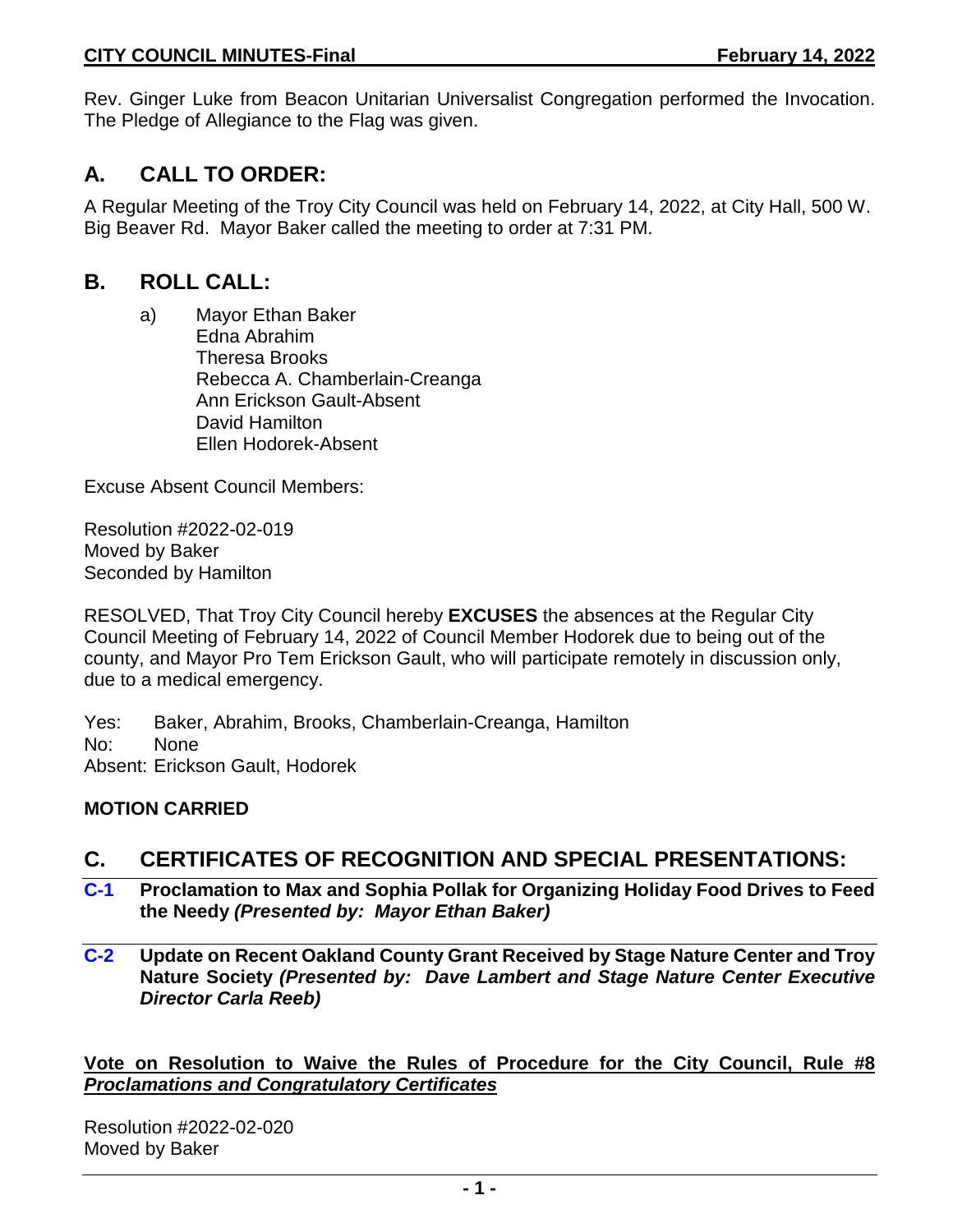Seconded by Abrahim

RESOLVED, That Troy City Council hereby **WAIVES** the Rules of Procedure for the City Council Rule #8 *Proclamations and Congratulatory Certificates* to approve and present a Proclamation to Celebrate Black History Month – February 2022 in the City of Troy on February 14, 2022.

Yes: Abrahim, Brooks, Chamberlain-Creanga, Hamilton, Baker No: None Absent: Erickson Gault, Hodorek

#### **MOTION CARRIED**

**C-3 Proclamation to Celebrate Black History Month – February 2022** *(Presented by: Mayor Ethan Baker)*

## **D. CARRYOVER ITEMS:**

**D-1 No Carryover Items**

## **E. PUBLIC HEARINGS:**

**E-1 Preliminary Site Plan Review (File Number SP 2021-0020) – Proposed Adler Cove (One Family Residential Cluster), South Side of Long Lake, East of John R, Currently Zoned R-1C (One Family Residential) Zoning District** *(Introduced by: Brent Savidant, Community Development Director)*

The Mayor opened the Public Hearing. The Mayor closed the Public Hearing after receiving no Public Comment.

Resolution #2022-02-021 Moved by Hamilton Seconded by Brooks

WHEREAS, The City is in receipt of a proposed preliminary site plan application for Adler Cove, a 20-unit detached single family condominium One Family Cluster development; and,

WHEREAS, The base density under the R-1C (One-Family Residential) District as determined by the submission of a parallel plan is 16 units; and,

WHEREAS, In exchange for 4 additional units above the base density established by the parallel plan, the applicant is providing 38% open space, for a total of 20 units; and,

WHEREAS, The cluster development better protects the site's natural resources than if the site were not developed as a cluster; and,

WHEREAS, The cluster development better protects the adjacent properties than if the site were not developed as a cluster; and,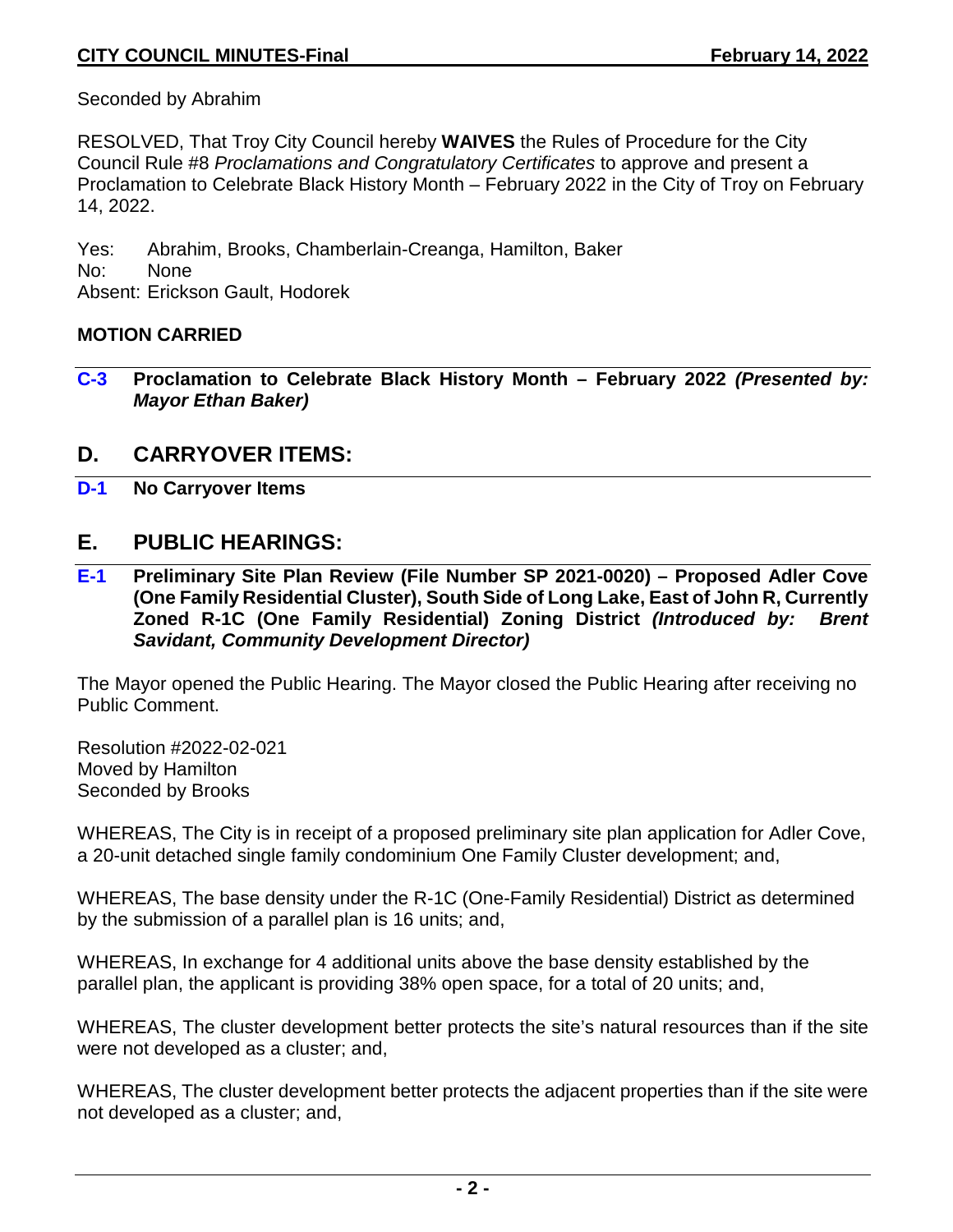WHEREAS, The cluster development is compatible with adjacent properties; and,

WHEREAS, The site can be adequately served with municipal water and sewer; and,

WHEREAS, The proposed cluster development was recommended for approval by the Planning Commission by an 8-0 vote;

THEREFORE, BE IT RESOLVED, That Troy City Council hereby **APPROVES** the proposed Adler Cove Site Condominium, 20-units/lots, located south side of Long Lake, east of John R, Section 13, currently zoned R-1C (One Family Residential) District, including providing regulatory flexibility for setbacks as per Section 10.04.E.5, as recommended by the Planning Commission.

Yes: Brooks, Chamberlain-Creanga, Hamilton, Baker, Abrahim No: None Absent: Erickson Gault, Hodorek

#### **MOTION CARRIED**

## **F. PUBLIC COMMENT FOR ITEMS ON THE AGENDA FROM TROY RESIDENTS AND BUSINESSES:**

Stephen Dunn Commented on item O-02b

## **G. CITY COUNCIL/CITY ADMINISTRATION RESPONSE/REPLY TO PUBLIC COMMENT FOR ITEMS ON THE AGENDA FROM TROY RESIDENTS AND BUSINESSES:**

Mayor Baker commented that the City of Troy cannot do anything further regarding small wireless communication devices because State law does not allow it. Mayor Baker commented that comments and complaints should be directed to Verizon Wireless, State Senator McMorrow or State Representative Kuppa. He said that the law, and the situation, is very frustrating because the local government and residents have no options.

Council Member Chamberlain-Creanga commented that this is in her own neighborhood, and she was very surprised to learn that there had been another meeting. She said that when she read the report, she felt that the City had fought for residents; however, DTE denied the request to use the utility pole nearby. She said that she is disappointed with DTE for denying the request, and she is disappointed with Verizon Wireless for not trying to find a better location for the pole. She said that she will be reaching out to Verizon to find out why they need to place the pole exactly in that spot.

Mayor Baker commented that Council tasks City Management with many projects and reports, and that this is the proper procedure for informing Council by placing reports on the agenda. He said that this disappointment is more with the State law than with Verizon. He said that elections are important for this reason among many.

## **H. POSTPONED ITEMS:**

#### **H-1 No Postponed Items**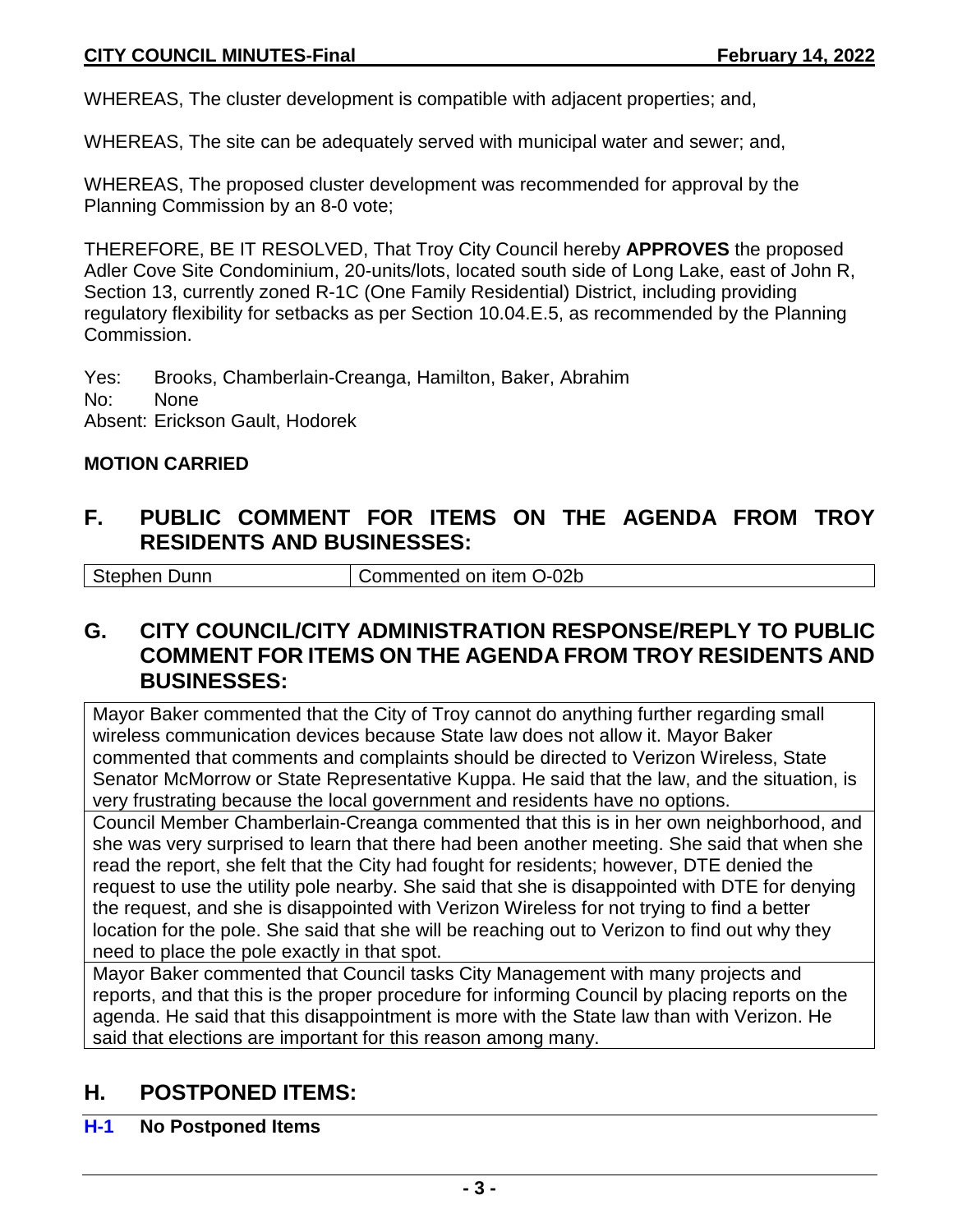## **I. REGULAR BUSINESS:**

- **I-1 Board and Committee Appointments: a) Mayoral Appointments – None; b) City Council Appointments – Election Commission**
- **a) Mayoral Appointments: None**

#### **b) City Council Appointments:**

Resolution #2022-02-022 Moved by Baker Seconded by Chamberlain-Creanga

RESOLVED, That Troy City Council hereby **APPOINTS** the following nominated person(s) to serve on the Boards and Committees as indicated:

#### **Election Commission**

Appointed by Council 2 Regular Members and 1 Charter Member 1 Year Term

#### **Nominations to the Election Commission**:

| <b>Term Expires: 1/31/2023</b>                                | <b>Stephen Sadlier</b>                                | <b>Democrat</b>   |
|---------------------------------------------------------------|-------------------------------------------------------|-------------------|
|                                                               | Term currently held by: Stephen Sadlier               |                   |
| <b>Term Expires: 1/31/2023</b>                                | <b>Ray Watts</b>                                      | <b>Republican</b> |
|                                                               | Term currently held by: Ray Watts                     |                   |
| Yes:<br>No:<br><b>None</b><br>Absent: Erickson Gault, Hodorek | Chamberlain-Creanga, Hamilton, Baker, Abrahim, Brooks |                   |

#### **MOTION CARRIED**

- **I-2 Board and Committee Nominations: a) Mayoral Nominations – Planning Commission; b) City Council Nominations – None**
- **a) Mayoral Nominations:**

Resolution #2022-02-023 Moved by Baker Seconded by Abrahim

RESOLVED, That the Mayor of the City of Troy hereby **FORWARDS** the following nominated person(s) to serve on the Boards and Committees as indicated to the next Regular City Council Meeting for action: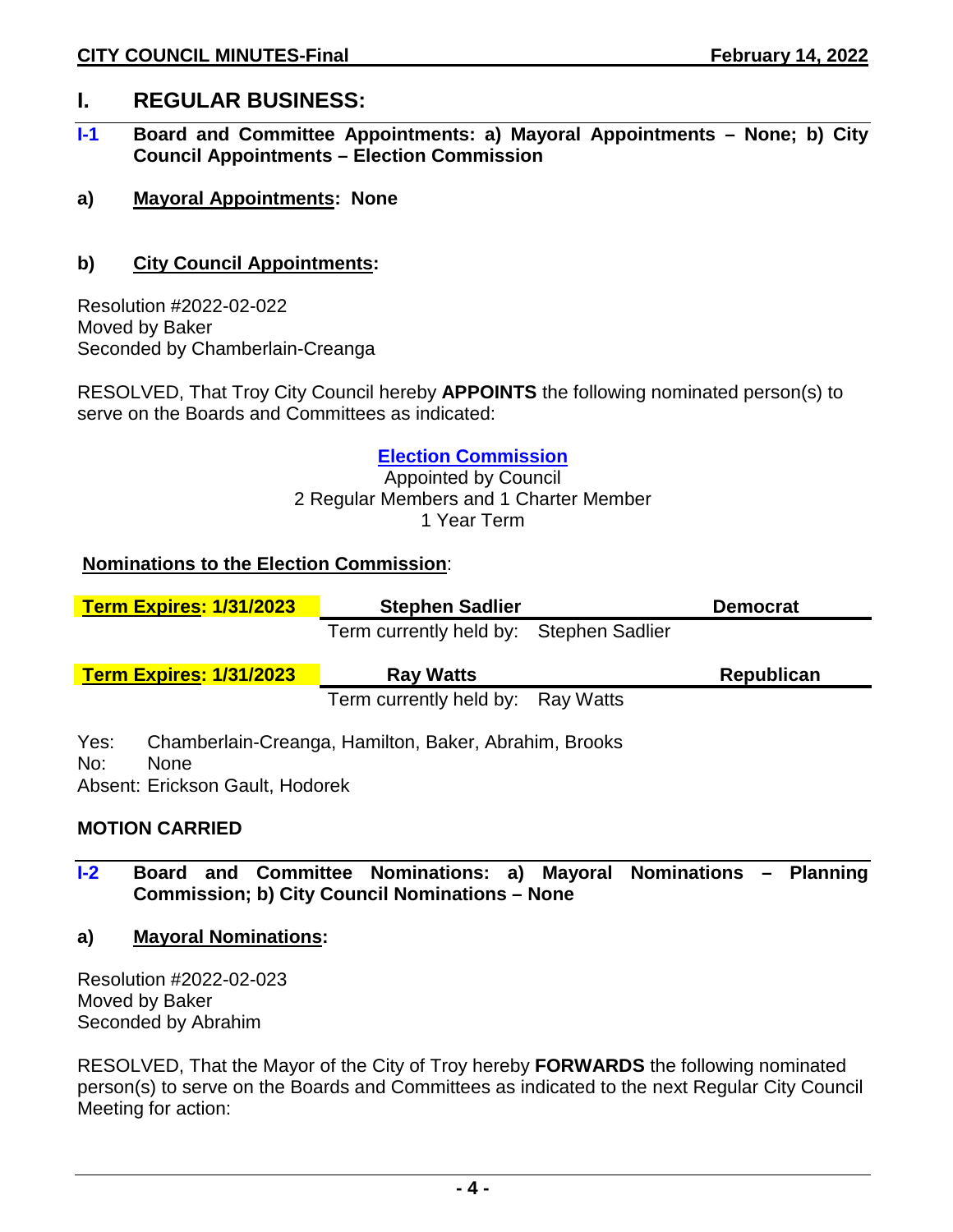#### **Planning Commission**

Appointed by Mayor 9 Regular Members 3 Year Term

#### **Nominations to the Planning Commission**:

**Term Expires: 12/31/2023 Toby Buechner**

Term currently held by: Gerald (Jerry) Rauch

Yes: Hamilton, Baker, Abrahim, Brooks, Chamberlain-Creanga No: None

Absent: Erickson Gault, Hodorek

#### **MOTION CARRIED**

- **b) City Council Nominations: None**
- **I-3 No Closed Session Requested**

#### **I-4 Contract Extension – Concrete Slab Replacement** *(Introduced by: Kurt Bovensiep, Public Works Director)*

Resolution #2022-02-024 Moved by Abrahim Seconded by Chamberlain-Creanga

RESOLVED, That in the best interest of the City, Troy City Council hereby **AWARDS** a one (1) year contract extension to *DiLisio Construction Inc., of Clinton Township, MI,* that will include a 3% increase to its bid totals as detailed in the bid tabulation from the contract approved by City Council in 2019 (Resolution #2019-06-062); a copy of which shall be **ATTACHED** to the original Minutes of this meeting.

BE IT FINALLY RESOLVED, That the award is **CONTINGENT** upon the contractor's submission of properly executed bid documents including insurance certificates, and all other specified requirements.

- Yes: Baker, Abrahim, Brooks, Chamberlain-Creanga, Hamilton
- No: None

Absent: Erickson Gault, Hodorek

#### **MOTION CARRIED**

#### **I-5 Bid Waiver – Additional Election Equipment for New Voting Precincts** *(Introduced by: Aileen Dickson, City Clerk)*

Resolution #2022-02-025 Moved by Chamberlain-Creanga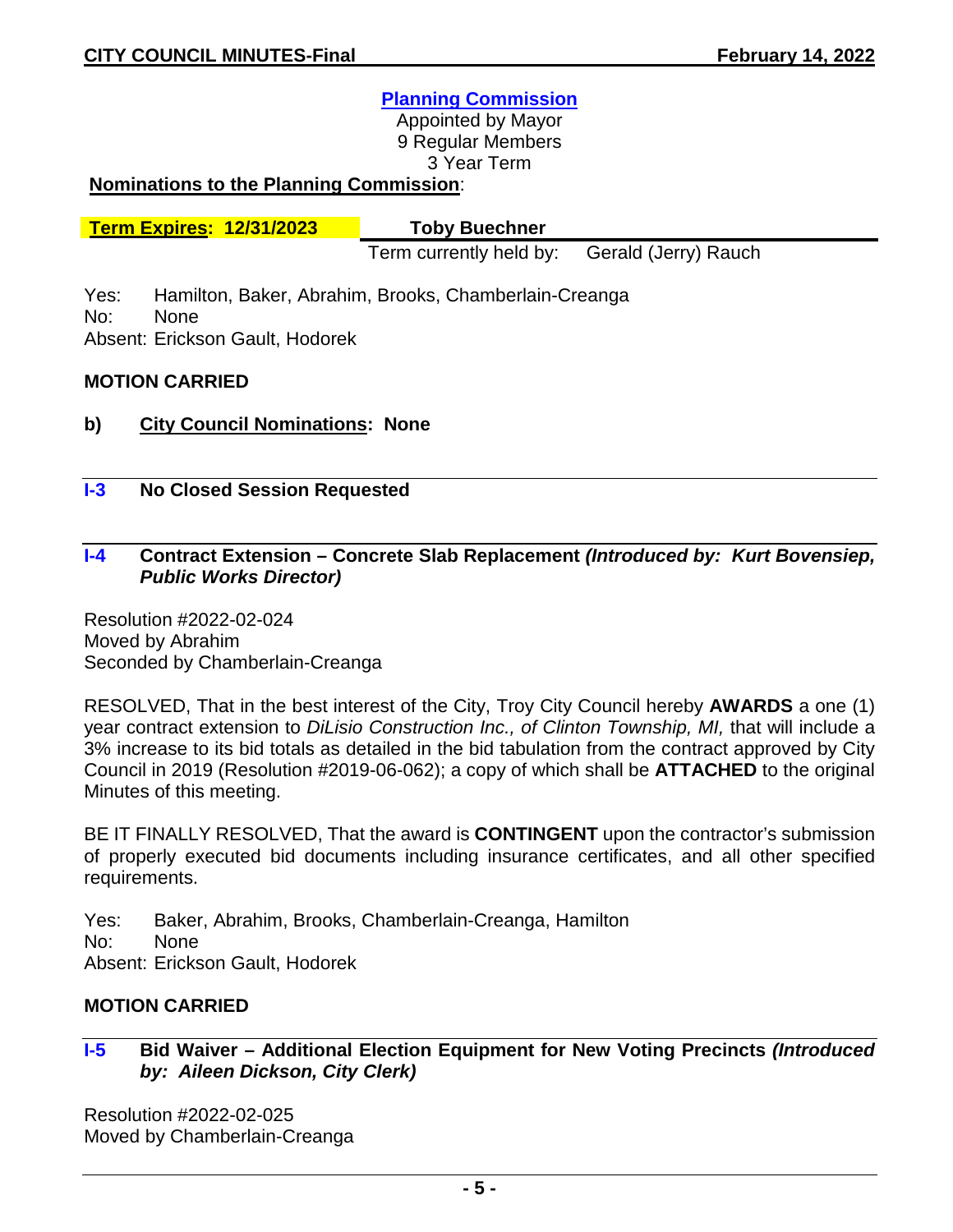Seconded by Abrahim

WHEREAS, The City Clerk's Office will be proposing amendments to the City of Troy Precinct Map at the Regular City Council Meeting of February 28, 2022; and,

WHEREAS, The amendments to the Precinct Map include the addition of 6 new voting precincts and 2 new polling locations. These new voting precincts will need to be equipped with the appropriate voting machines and supplies in order to be operational by the next election, which is August 2, 2022. Due to concerns with supply chain demands and delays in delivery times, City Management is requesting the approval of this purchase at the February 14, 2022 Regular City Council Meeting; and,

WHEREAS, In 2017, Troy City Council authorized the purchase of a new voting system from *Hart Intercivic, Inc. of Austin, TX*, after this vendor was chosen by the Oakland County Clerk as the supplier of the voting systems for all of Oakland County. Troy City Council also authorized additional election equipment purchases from *Hart Intercivic, Inc.* in 2019 and 2020;

THEREFORE, BE IT RESOLVED, That Troy City Council **DEEMS** it is in the best interest of the City to **WAIVE** the competitive bid process, and **AUTHORIZES** the City of Troy to **AWARD** a contract to *Hart Intercivic, Inc. of Austin TX,* for the purchase of six (6) additional Verity Scan devices for an estimated cost of \$33,000, and three (3) additional Verity Touch Writer devices for an estimated cost of \$13,500, the total cost for all equipment being \$46,500, which includes a 5-year warranty. Funds budgeted in the City Clerk-Elections-Capital Fund.

BE IT FINALLY RESOLVED, That Troy City Council hereby **APPROVES** the purchase of annual service and maintenance for years six through ten for the six (6) Verity Scan devices and three (3) Verity Touch Writer devices for a total cost of \$24,645, as detailed in Quote #9585 which is attached. Funds will be budgeted in the City Clerk-Elections budget in future years.

Yes: Abrahim, Brooks, Chamberlain-Creanga, Hamilton, Baker No: None Absent: Erickson Gault, Hodorek

#### **MOTION CARRIED**

#### **I-6 2022 City Council Meeting Schedule** *(Introduced by: Robert J. Bruner, Assistant City Manager)*

Moved by Baker Seconded by Hamilton

RESOLVED, That Troy City Council **SCHEDULES** a Special Meeting for a Neighborhood Node Walk & Talk at the Troy Community Center at 4:00 PM on:

Wednesday, March 16, 2022

BE IT FURTHER RESOLVED, That Troy City Council **SCHEDULES** a Special Meeting for the 2022 City of Troy Advance at the Troy Community Center at 8:00 AM on:

Saturday, December 3, 2022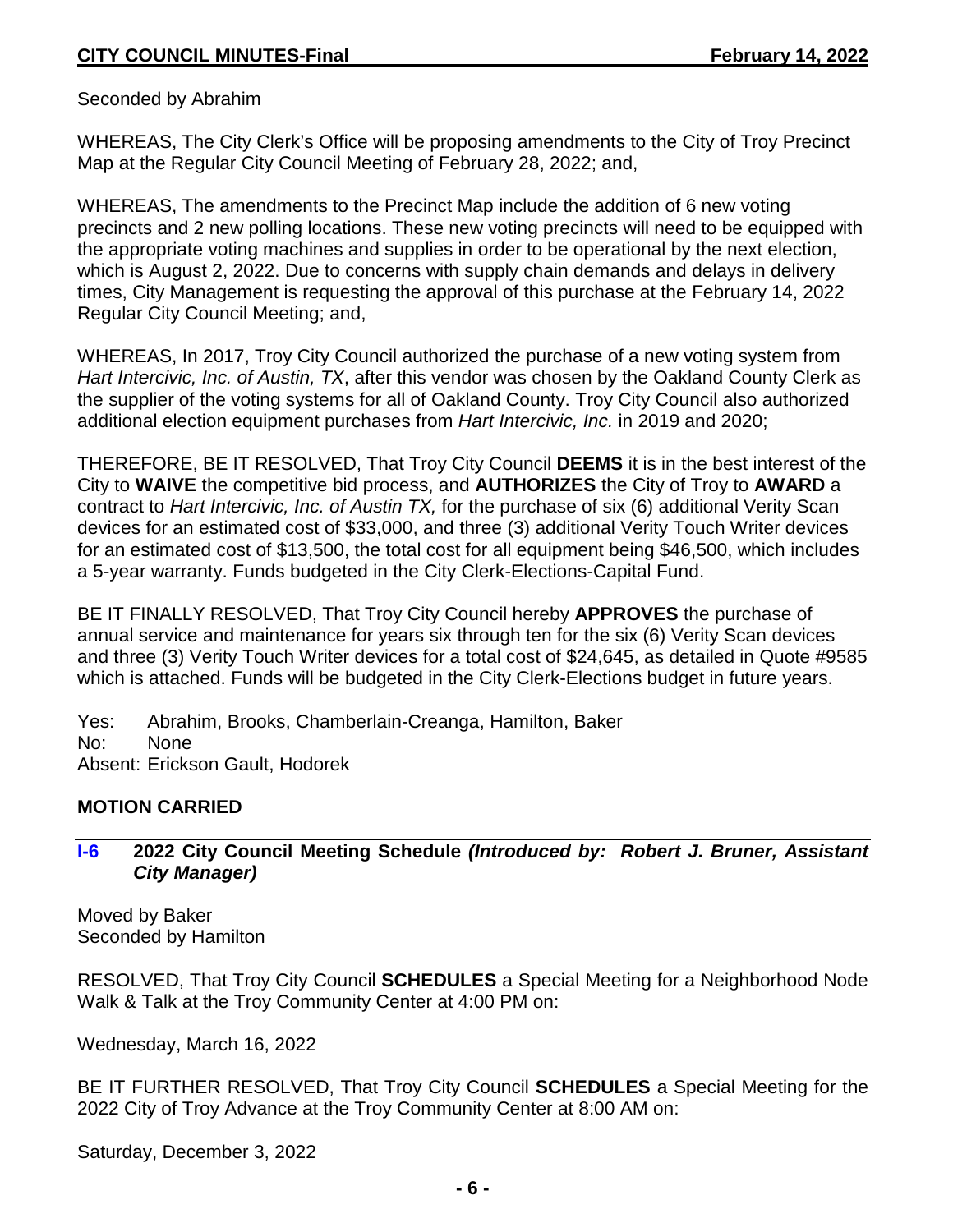BE IT FURTHER RESOLVED, That Troy City Council **MAY RESCHEDULE** and/or **SCHEDULE** additional Special Meetings in accordance with the City Charter and Michigan Open Meetings Act.

#### **Motion to Amend** *Item I-6 2022 City Council Meeting Schedule* **by Substitution**

Resolution #2022-02-026 Moved by Baker Seconded by Chamberlain-Creanga

RESOLVED, That Troy City Council hereby **AMENDS** *Item I-6 2022 City Council Meeting Schedule* to **REMOVE "**Wednesday, March 16, 2022" and to **REQUEST** that City Management provide new date options for the Special Meeting for a Neighborhood Node Walk & Talk at the Troy Community Center; and to **SUBSTITUTE "**Saturday, November 19, 2022" in place of "Saturday, December 3, 2022" for the Special Meeting for the 2022 City of Troy Advance at the Troy Community Center at 8:00 AM.

Yes: Brooks, Chamberlain-Creanga, Hamilton, Baker, Abrahim No: None Absent: Erickson Gault, Hodorek

#### **MOTION CARRIED**

#### **Motion to Approve** *Item I-6 2022 City Council Meeting Schedule* **as Amended**

Resolution #2022-02-027 Moved by Baker Seconded by Chamberlain-Creanga

RESOLVED, That Troy City Council **REQUESTS** that City Management provide additional dates to City Council for the Special Meeting for a Neighborhood Node Walk & Talk at the Troy Community Center.

BE IT FURTHER RESOLVED, That Troy City Council **SCHEDULES** a Special Meeting for the 2022 City of Troy Advance at the Troy Community Center at 8:00 AM on:

Saturday, November 19, 2022

BE IT FURTHER RESOLVED, That Troy City Council **MAY RESCHEDULE** and/or **SCHEDULE** additional Special Meetings in accordance with the City Charter and Michigan Open Meetings Act.

Yes: Chamberlain-Creanga, Hamilton, Baker, Abrahim, Brooks

No: None

Absent: Erickson Gault, Hodorek

#### **MOTION CARRIED**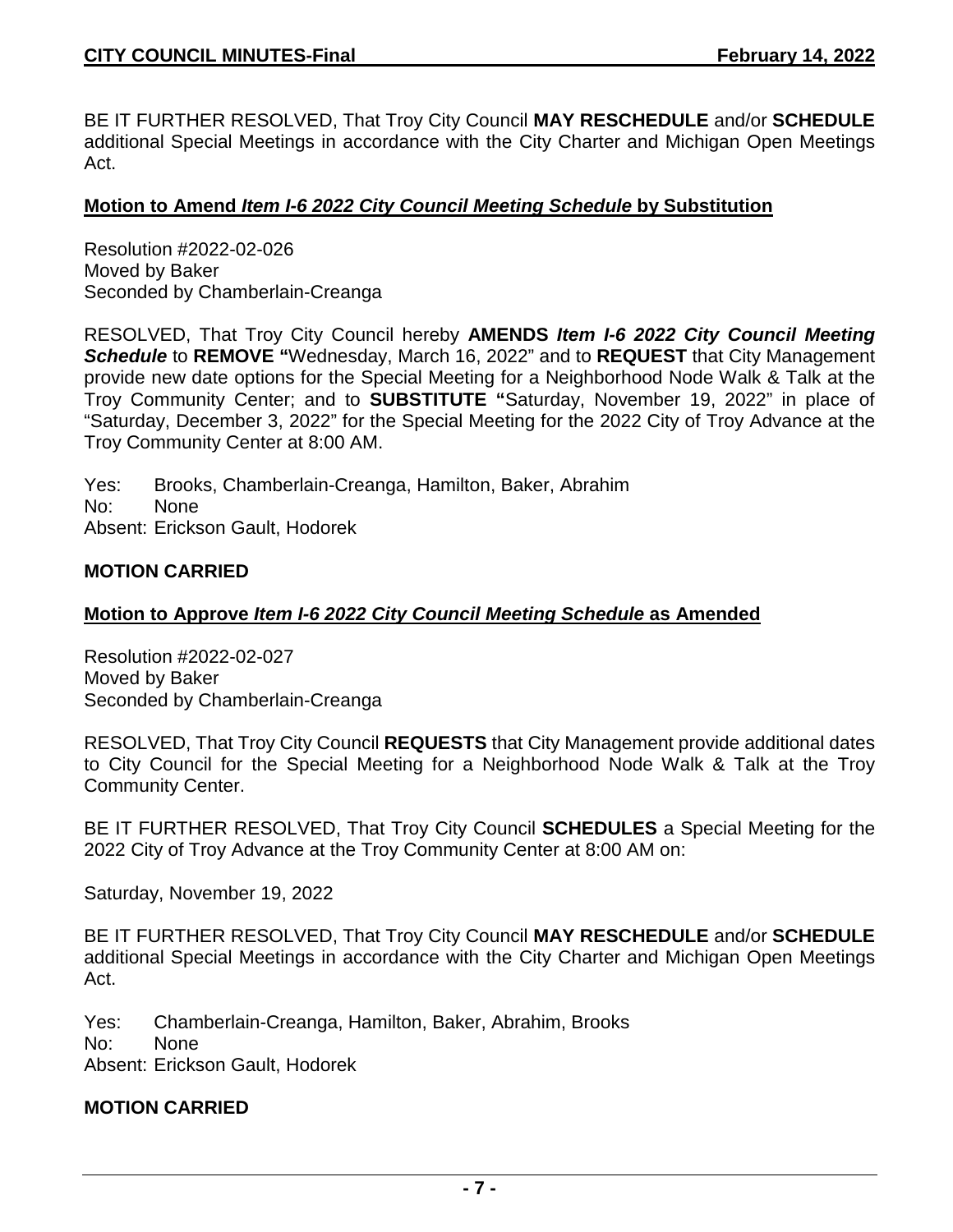## **J. CONSENT AGENDA:**

## **J-1a Approval of "J" Items NOT Removed for Discussion**

Resolution #2022-02-028-J-1a Moved by Abrahim Seconded by Brooks

RESOLVED, That Troy City Council hereby **APPROVES** all items on the Consent Agenda as presented.

Yes: Hamilton, Baker, Abrahim, Brooks, Chamberlain-Creanga No: None Absent: Erickson Gault, Hodorek

#### **MOTION CARRIED**

**J-1b Address of "J" Items Removed for Discussion by City Council** 

#### **J-2 Approval of City Council Minutes**

Resolution #2022-02-028-J-2

RESOLVED, That Troy City Council hereby **APPROVES** the following Minutes as submitted:

a) City Council Minutes-Draft – January 24, 2022

#### **J-3 Proposed City of Troy Proclamations: None Submitted**

Resolution #2022-02-028-J-3

- a) Service Commendation for Economic Development Specialist Glenn Lapin
- **J-4 Standard Purchasing Resolutions:**

#### **a) Standard Purchasing Resolution 2: Award to Low Bidder Meeting Specifications – sUAS/Drone with Camera – Police Department**

Resolution #2022-02-028-J-4a

RESOLVED, That Troy City Council hereby **AWARDS** a contract to the low bidder meeting specifications *NOAR Technologies of Clawson, MI,* for the purchase of a DJI Matrice 300 RTK with Zenmuse H20T camera for an estimated total cost of \$27,240.30 at the unit prices contained in the bid tabulation opened January 20, 2022, a copy of which shall be **ATTACHED** to the original Minutes of this meeting.

BE IT FURTHER RESOLVED, That the award is **CONTINGENT** upon contractor's submission of properly executed contract documents, including insurance certificates and all other specified requirements.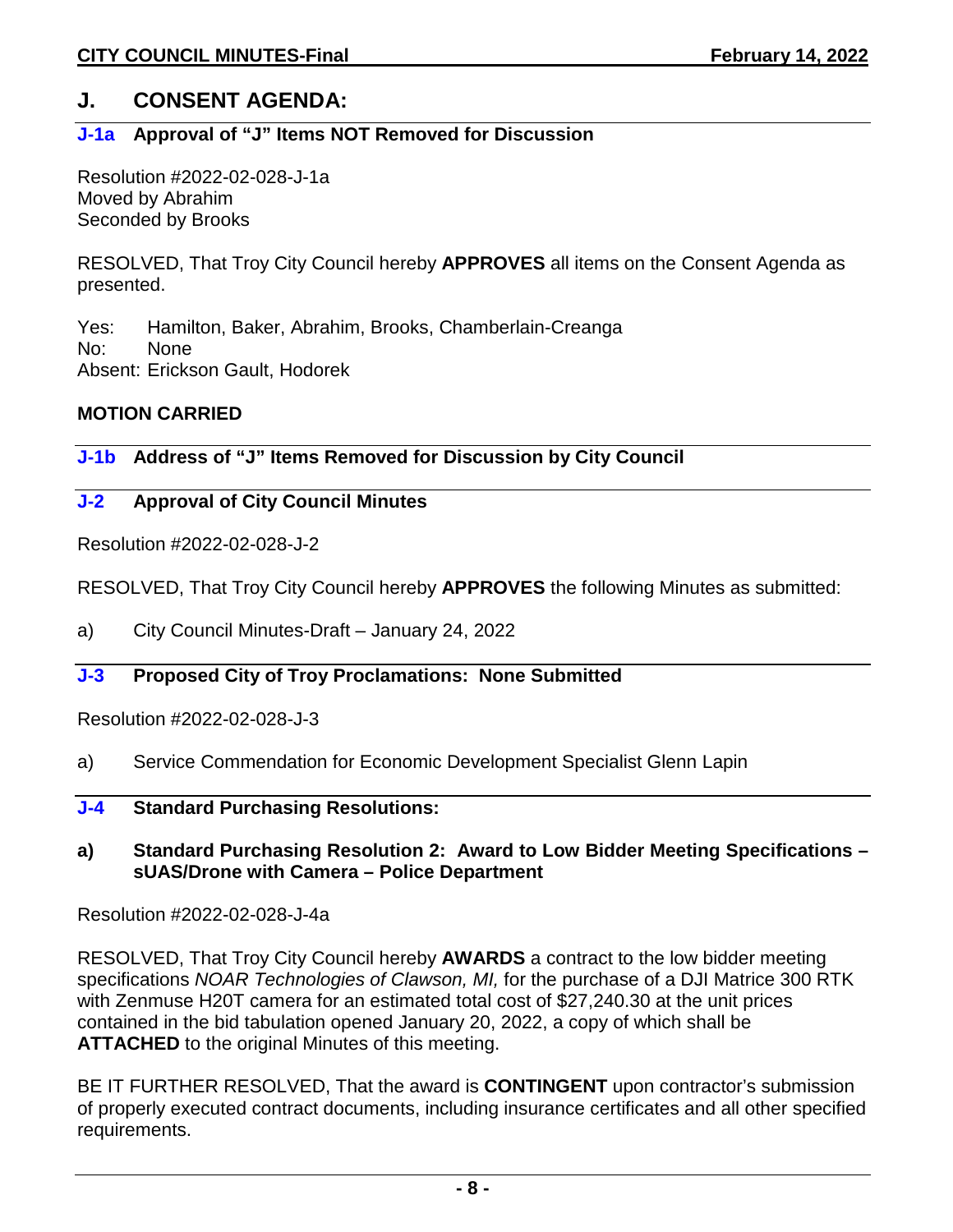#### **b) Standard Purchasing Resolution 2: Sole Bidder Meeting Specifications – Vehicle Graphic Materials**

Resolution #2022-02-028-J-4b

RESOLVED, That Troy City Council hereby **AWARDS** a two (2) year contract to provide and/or install Vehicle Graphic Materials with an option to renew for two (2) additional years to the sole bidder; *Majik Graphics, Inc. of Clinton Township, MI,* for an estimated total of \$44,999.00 not to exceed budgetary limitations at unit prices contained in the bid tabulation opened January 20, 2022, a copy of which shall be **ATTACHED** to the original Minutes of this meeting; contract to expire December 31, 2025.

BE IT FURTHER RESOLVED, That the award is **CONTINGENT** upon the contractor's submission of properly executed bid documents, including insurance certificates and all other specified requirements.

#### **c) Standard Purchasing Resolution 2: Award to Low Bidder Meeting Specifications - Fire Hose and Ground Ladder Testing**

Resolution #2022-02-028-J-4c

RESOLVED, That Troy City Council hereby **AWARDS** a two (2) year contract with an option to renew for one (1) additional year to the low bidder meeting specifications, *Fire Catt, LLC of Troy, MI,* to provide annual fire hose and ground ladder testing services for an estimated total cost of \$17,600 in year 2022 and \$21,695 in year 2023 at the unit prices contained in the bid tabulation opened January 27, 2022, a copy of which shall be **ATTACHED** to the original Minutes of this meeting; contract to expire December 31, 2024.

BE IT FURTHER RESOLVED, That the award is **CONTINGENT** upon the contractor's submission of properly executed bid and proposal documents, including insurance certificates and all other specified requirements.

#### **d) Standard Purchasing Resolution 5: Approval to Expend Budgeted Funds – Wagon Shop Repair Design and Construction Documents**

Resolution #2022-02-028-J-4d

RESOLVED, That Troy City Council hereby **APPROVES** expending budgeted capital funds to *OHM Advisors of Livonia, MI,* for the Wagon Shop Repair Design and Construction Documents for a total estimated cost of \$17,000 not to exceed budgetary limitations.

#### **J-5 Cost Participation Agreement for Road Work on Livernois, Long Lake to South Boulevard**

Resolution #2022-02-028-J-5

RESOLVED, That Troy City Council hereby **APPROVES** the Cost Participation Agreement between the City of Troy and the Board of County Road Commissioners for Oakland County for Road Work on Livernois Road, Long Lake Road to South Boulevard at an estimated cost to the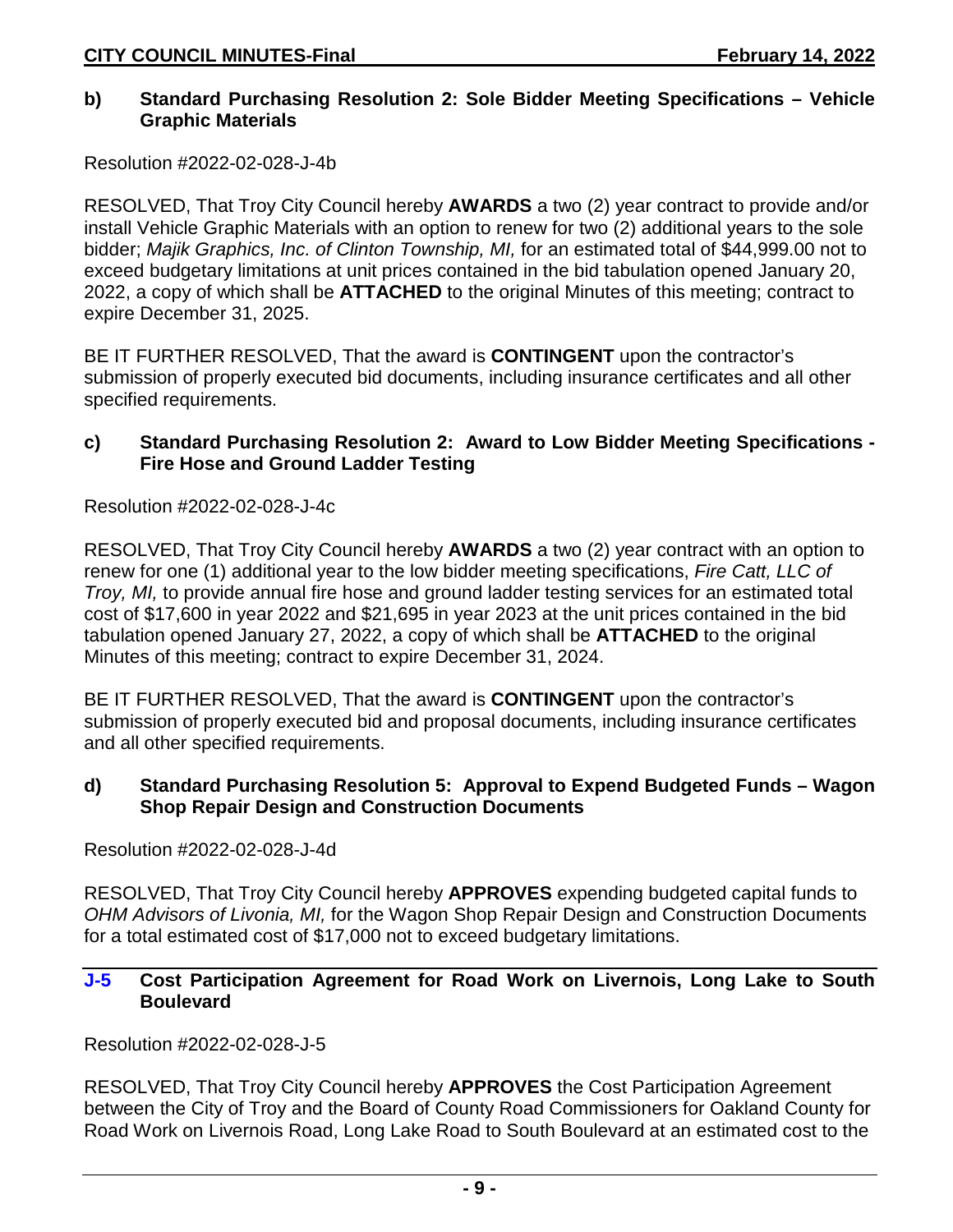City of Troy of \$91,667, and the Mayor and City Clerk are **AUTHORIZED TO EXECUTE** the agreement; a copy of which shall be **ATTACHED** to the original Minutes of this meeting.

RESOLVED, That funds for Troy's share of the work are included in the proposed 2023 Major Roads Fund, Account # 401.447.479.7989.15.105.6.

#### **J-6 Request for Acceptance of Two Permanent Easements from GFA Development, Inc., Sidwell #88-20-25-351-072 and -073**

Resolution #2022-02-028-J-6

RESOLVED, That Troy City Council hereby **ACCEPTS** two permanent easements for storm sewers and surface drainage from GFA Development, Inc., owner of the properties having Sidwell #88-20-25-351-072 and -073.

BE IT FURTHER RESOLVED, That the City Clerk is hereby **DIRECTED** to **RECORD** the permanent easements with Oakland County Register of Deeds, copies of which shall be **ATTACHED** to the original Minutes of this meeting.

## **J-7 Request for Acceptance of a Permanent Easement from Meelad and Mirvat Hannawa, Sidwell #88-20-25-351-074**

Resolution #2022-02-028-J-7

RESOLVED, That Troy City Council hereby **ACCEPTS** a permanent easement for storm sewers and surface drainage from Meelad and Mirvat Hannawa, owners of the property having Sidwell #88-20-25-351-074.

BE IT FURTHER RESOLVED, That the City Clerk is hereby **DIRECTED** to **RECORD** the permanent easement with Oakland County Register of Deeds, a copy of which shall be **ATTACHED** to the original Minutes of this meeting.

## **K. MEMORANDUMS AND FUTURE COUNCIL AGENDA ITEMS:**

- **K-1 Announcement of Public Hearings: None Submitted**
- **K-2 Memorandums (Items submitted to City Council that may require consideration at some future point in time): None Submitted**

The Meeting **RECESSED** at 9:02 PM. The Meeting **RECONVENED** at 9:09 PM.

# **L. PUBLIC COMMENT FOR ITEMS NOT ON THE AGENDA FROM TROY RESIDENTS AND BUSINESSES:**

| Vinodh Mudaliar | Commented on the need for cricket fields, especially for youth |
|-----------------|----------------------------------------------------------------|
|                 | cricket teams to practice.                                     |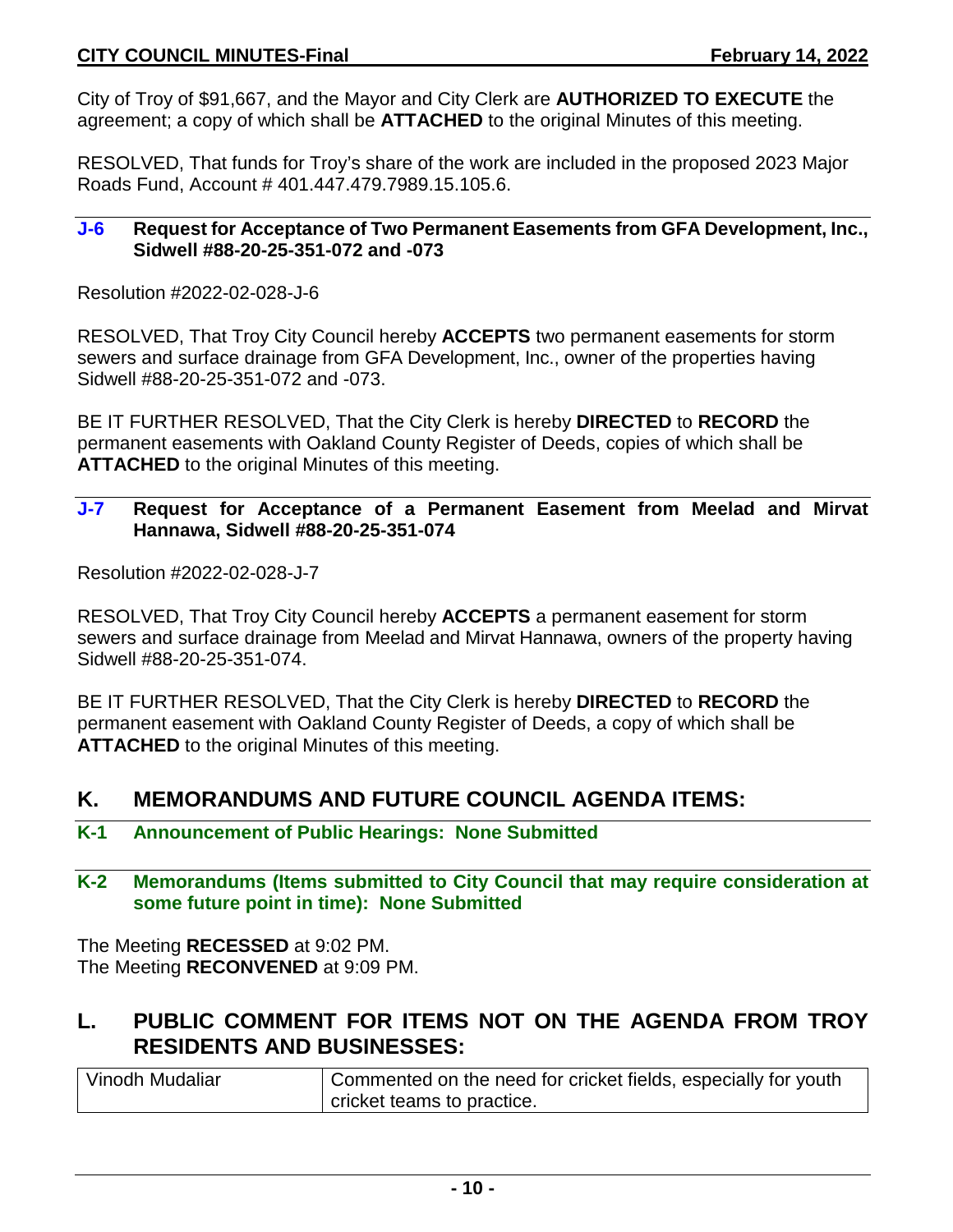## **M. CITY COUNCIL/CITY ADMINISTRATION RESPONSE/REPLY TO PUBLIC COMMENT FOR ITEMS NOT ON THE AGENDA FROM TROY RESIDENTS AND BUSINESSES:**

| <b>Council Member</b>          | Commented on the request for cricket fields, and that she is    |  |
|--------------------------------|-----------------------------------------------------------------|--|
| Chamberlain-Creanga            | pleased it is now a part of the Recreation Department program.  |  |
| <b>Council Member Hamilton</b> | Commented to request that cricket fields be included in the     |  |
|                                | upcoming budget discussions.                                    |  |
| Mayor Baker                    | Commented that City Council has cricket fields on the radar for |  |
|                                | discussion. He said City Council uses the Parks and Recreation  |  |
|                                | Advisory Board's recommendations on how to address park         |  |
|                                | needs.                                                          |  |

## **N. COUNCIL REFERRALS:**

**Items Advanced to the City Manager by the Mayor and City Council Members for Placement on the Agenda**

#### **N-1 No Council Referrals**

## **O. REPORTS:**

|  |  | <b>O-1</b> Minutes – Boards and Committees: |
|--|--|---------------------------------------------|
|  |  |                                             |

- a) Planning Commission-Final January 11, 2022
- b) Planning Commission-Final January 25, 2022

Noted and Filed

#### **O-2 Department Reports:**

- a) Federal Funding for Rochester Road, Barclay to Trinway
- b) Verizon Small Cell Updates
- c) Interim Financial Report  $2^{nd}$  Quarter For The Three Months Ended December 31, 2021
- d) Fiscal Year 2022-2023 Budget Proposals

Noted and Filed

#### **O-3 Letters of Appreciation: None Submitted**

- a) To DPW Staff from Paul Tennies Regarding Watermain Repairs
- b) To Assessing Staff from Troy Resident Forwarded by Mayor Baker

Noted and Filed

## **O-4 Proposed Proclamations/Resolutions from Other Organizations: None Submitted**

**O-5 Notice of Hearing for the Electric Customers of DTE Electric Company Case No. U-20836**

Noted and Filed